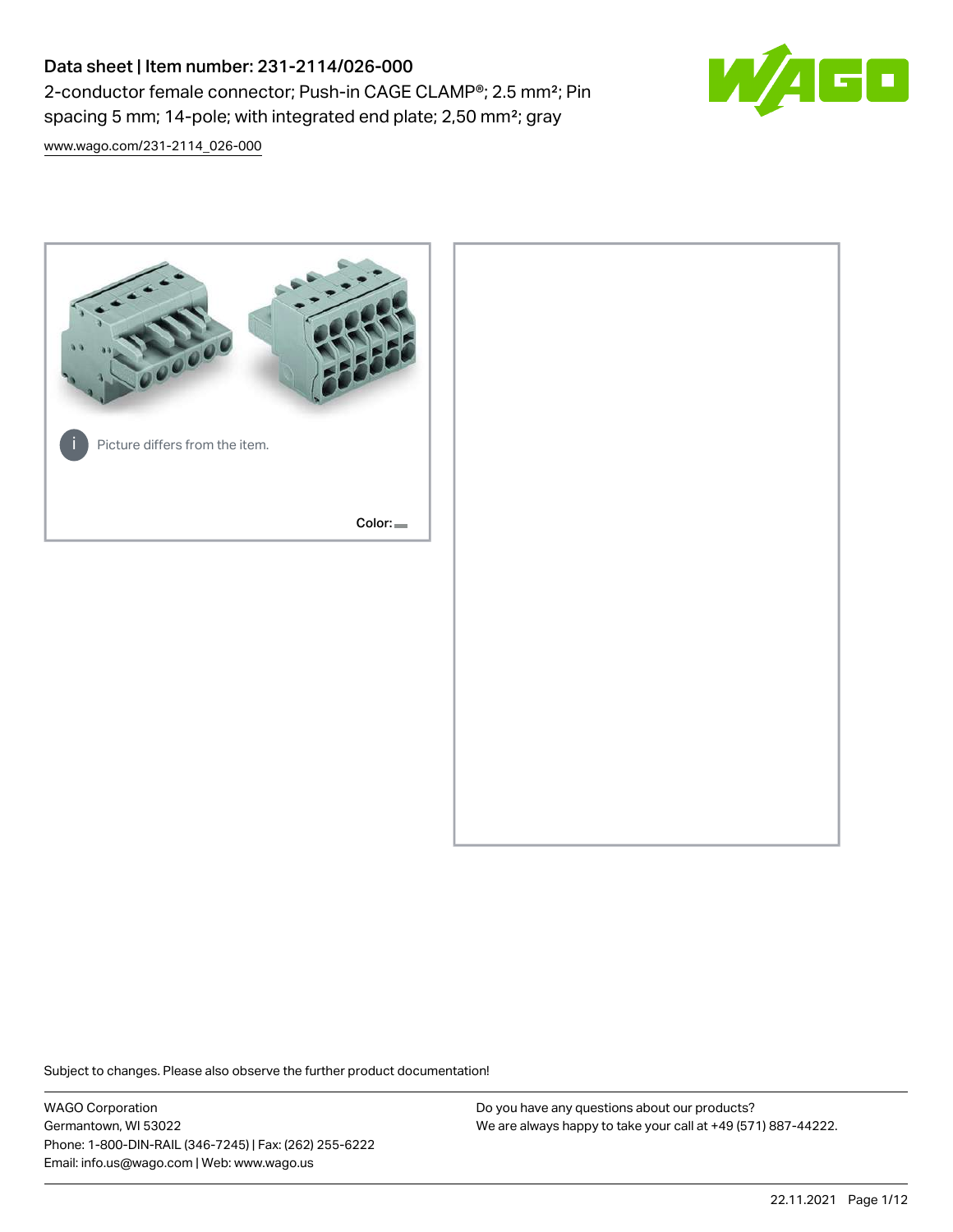

Dimensions in mm

 $L =$  (pole no.  $-2$ ) x pin spacing + 10 mm

#### Item description

- **Universal connection for all conductor types**
- **Two conductor entries per pole**
- $\blacksquare$ For looping through power or data buses
- $\blacksquare$ Bus connection is retained, even when unmated
- $\blacksquare$ Push-in termination of solid and ferruled conductors
- $\blacksquare$ With coding fingers

Subject to changes. Please also observe the further product documentation! Data

WAGO Corporation Germantown, WI 53022 Phone: 1-800-DIN-RAIL (346-7245) | Fax: (262) 255-6222 Email: info.us@wago.com | Web: www.wago.us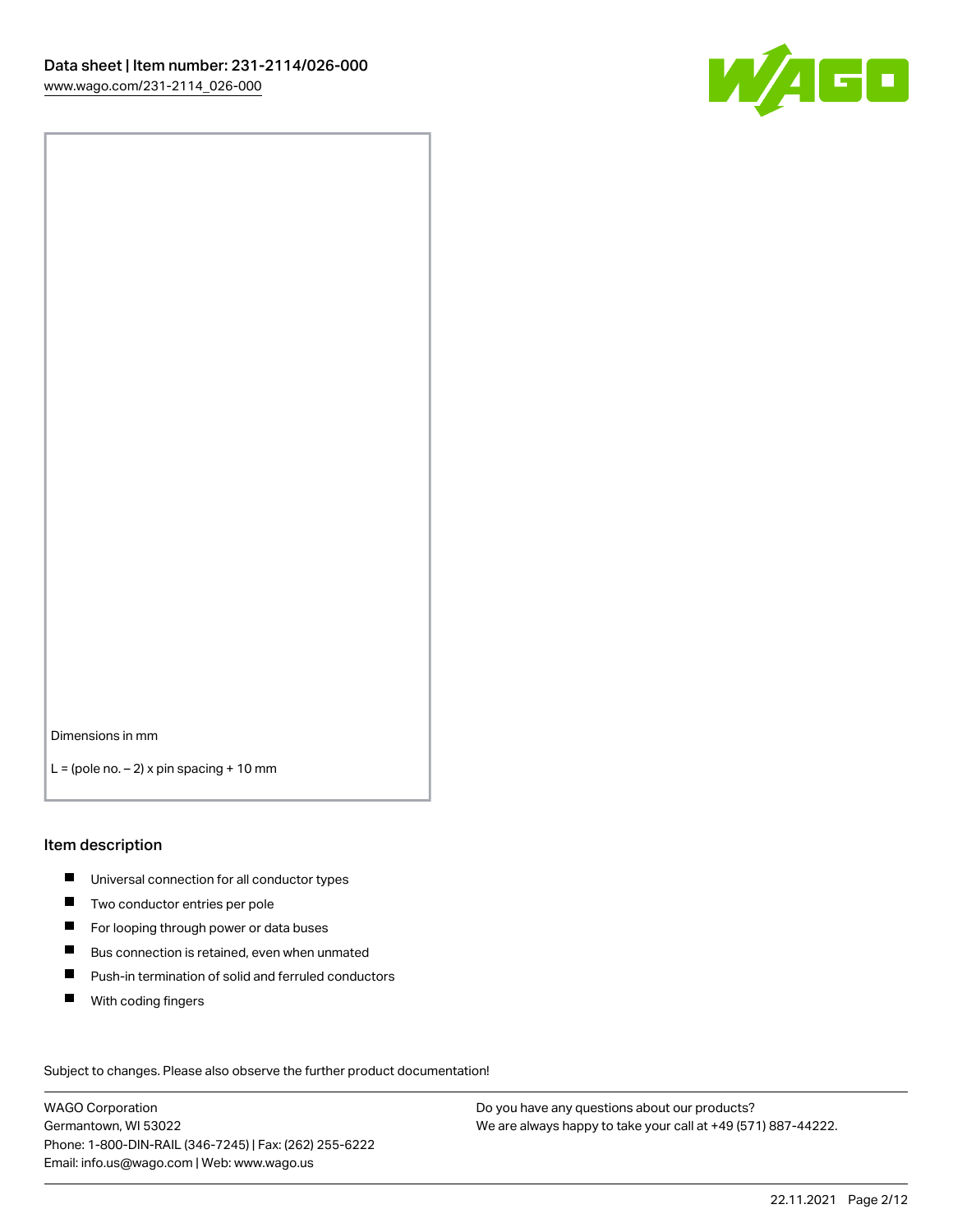

## Data Notes

| Safety information 1 | The MCS-MULTI CONNECTION SYSTEM includes connectors<br>without breaking capacity in accordance with DIN EN 61984. When<br>used as intended, these connectors must not be connected<br>/disconnected when live or under load. The circuit design should<br>ensure header pins, which can be touched, are not live when<br>unmated. |
|----------------------|-----------------------------------------------------------------------------------------------------------------------------------------------------------------------------------------------------------------------------------------------------------------------------------------------------------------------------------|
| Variants:            | Gold-plated or partially gold-plated contact surfaces<br>Other versions (or variants) can be requested from WAGO Sales or<br>configured at https://configurator.wago.com/                                                                                                                                                         |

### Electrical data

## IEC Approvals

| Ratings per                 | IEC/EN 60664-1                                                        |
|-----------------------------|-----------------------------------------------------------------------|
| Rated voltage (III / 3)     | 320 V                                                                 |
| Rated surge voltage (III/3) | 4 <sub>k</sub> V                                                      |
| Rated voltage (III/2)       | 320 V                                                                 |
| Rated surge voltage (III/2) | 4 <sub>k</sub> V                                                      |
| Nominal voltage (II/2)      | 630 V                                                                 |
| Rated surge voltage (II/2)  | 4 <sub>k</sub> V                                                      |
| Rated current               | 16A                                                                   |
| Legend (ratings)            | $(III / 2)$ $\triangle$ Overvoltage category III / Pollution degree 2 |

### UL Approvals

| Approvals per                  | UL 1059 |
|--------------------------------|---------|
| Rated voltage UL (Use Group B) | 300 V   |
| Rated current UL (Use Group B) | 20 A    |
| Rated voltage UL (Use Group D) | 300 V   |
| Rated current UL (Use Group D) | 10 A    |

## Ratings per UL

| Rated voltage UL 1977 | 500 V |
|-----------------------|-------|
| Rated current UL 1977 | ົດ    |

#### CSA Approvals

Approvals per CSA

Subject to changes. Please also observe the further product documentation!

| <b>WAGO Corporation</b>                                | Do you have any questions about our products?                 |
|--------------------------------------------------------|---------------------------------------------------------------|
| Germantown, WI 53022                                   | We are always happy to take your call at +49 (571) 887-44222. |
| Phone: 1-800-DIN-RAIL (346-7245)   Fax: (262) 255-6222 |                                                               |
| Email: info.us@wago.com   Web: www.wago.us             |                                                               |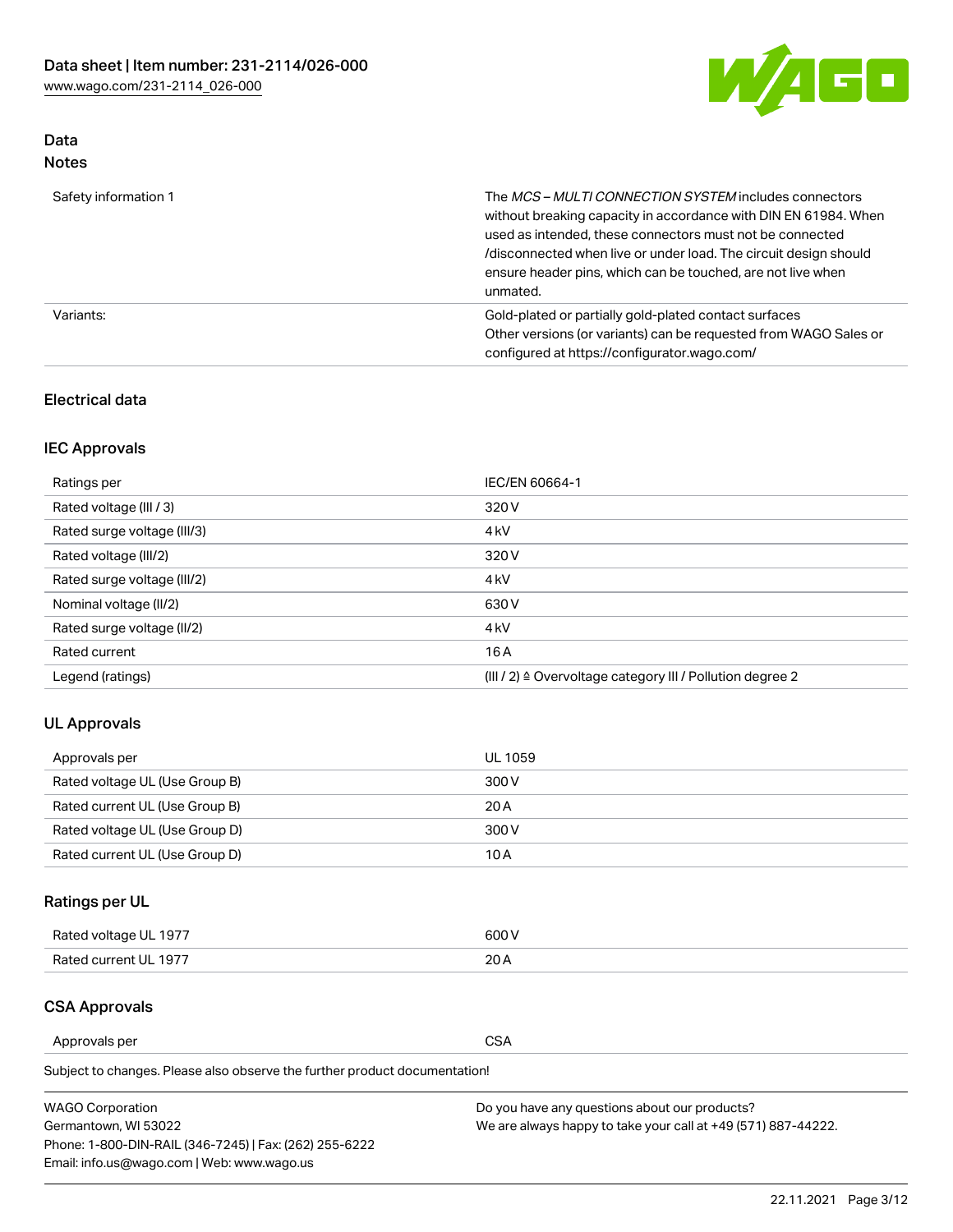WAGO

| www.wago.com/231-2114_026-000 |  |
|-------------------------------|--|
|                               |  |

| Rated voltage CSA (Use Group B) | 300 V |
|---------------------------------|-------|
| Rated current CSA (Use Group B) | 15 A  |
| Rated voltage CSA (Use Group D) | 300 V |
| Rated current CSA (Use Group D) | 10 A  |

### Connection data

| Total number of connection points | 28 |
|-----------------------------------|----|
| Total number of potentials        |    |
| Number of connection types        |    |
| Number of levels                  |    |

#### Connection 1

| Connection technology |  |
|-----------------------|--|
|                       |  |

| Connection technology                             | Push-in CAGE CLAMP®                   |
|---------------------------------------------------|---------------------------------------|
| Actuation type                                    | Operating tool                        |
| Solid conductor                                   | $0.22.5$ mm <sup>2</sup> / 24  12 AWG |
| Fine-stranded conductor                           | $0.22.5$ mm <sup>2</sup> / 24  12 AWG |
| Fine-stranded conductor; with insulated ferrule   | $0.251.5$ mm <sup>2</sup>             |
| Fine-stranded conductor; with uninsulated ferrule | $0.252.5$ mm <sup>2</sup>             |
| Strip length                                      | $9 10$ mm $/ 0.35 0.39$ inch          |
| Number of poles                                   | 14                                    |
| Conductor entry direction to mating direction     | 0°                                    |

## Physical data

| Pin spacing | 5 mm / 0.197 inch     |
|-------------|-----------------------|
| Width       | 70 mm / 2.756 inch    |
| Height      | 20.8 mm / 0.819 inch  |
| Depth       | 26.45 mm / 1.041 inch |

## Plug-in connection

| Contact type (pluggable connector) | Female connector/socket |
|------------------------------------|-------------------------|
| Connector (connection type)        | for conductor           |
| Mismating protection               | No.                     |
| Locking of plug-in connection      | Without                 |

## Material data

Color and the color of the color of the color of the color of the color of the color of the color of the color

Subject to changes. Please also observe the further product documentation! Material group I

| <b>WAGO Corporation</b>                                | Do you have any questions about our products?                 |
|--------------------------------------------------------|---------------------------------------------------------------|
| Germantown, WI 53022                                   | We are always happy to take your call at +49 (571) 887-44222. |
| Phone: 1-800-DIN-RAIL (346-7245)   Fax: (262) 255-6222 |                                                               |
| Email: info.us@wago.com   Web: www.wago.us             |                                                               |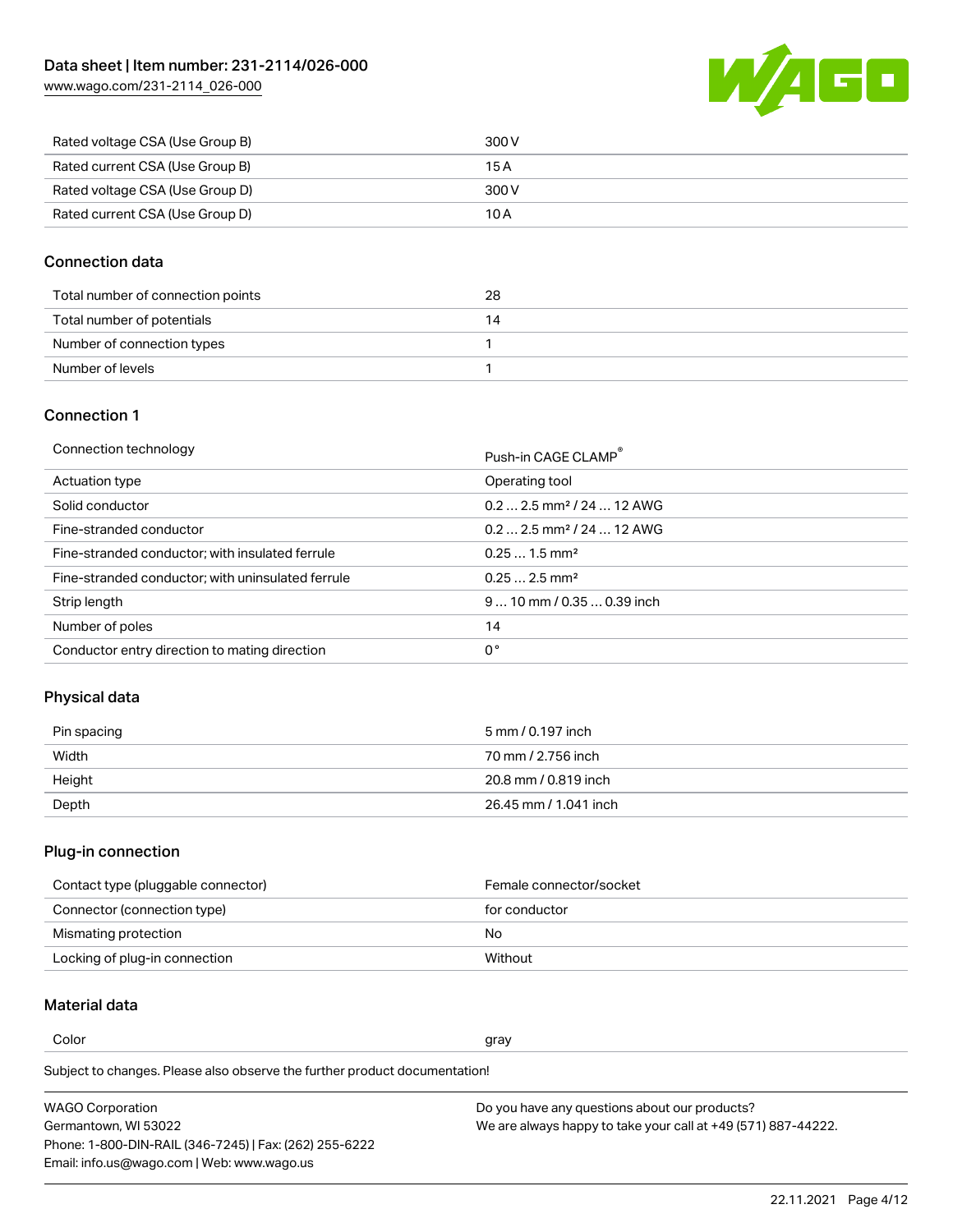[www.wago.com/231-2114\\_026-000](http://www.wago.com/231-2114_026-000)



| Material group              |                                   |
|-----------------------------|-----------------------------------|
| Insulation material         | Polyamide (PA66)                  |
| Flammability class per UL94 | V <sub>0</sub>                    |
| Clamping spring material    | Chrome nickel spring steel (CrNi) |
| Contact material            | Copper alloy                      |
| Contact plating             | tin-plated                        |
| Fire load                   | $0.5$ MJ                          |
| Weight                      | 31 <sub>g</sub>                   |
|                             |                                   |

#### Environmental requirements

| Limit temperature range | -60  +85 °Ր |
|-------------------------|-------------|
|-------------------------|-------------|

#### Commercial data

| Product Group         | 3 (Multi Conn. System) |
|-----------------------|------------------------|
| PU (SPU)              | 25 Stück               |
| Packaging type        | box                    |
| Country of origin     | PL                     |
| <b>GTIN</b>           | 4044918563291          |
| Customs tariff number | 8536694040             |

#### Approvals / Certificates

#### Country specific Approvals

|      |                          |                                 | Certificate |
|------|--------------------------|---------------------------------|-------------|
| Logo | Approval                 | <b>Additional Approval Text</b> | name        |
|      | CВ                       | IEC 61984                       | NL-39756    |
|      | DEKRA Certification B.V. |                                 |             |

#### Ship Approvals

| Logo | Approval                                                | <b>Additional Approval Text</b> | Certificate<br>name                |
|------|---------------------------------------------------------|---------------------------------|------------------------------------|
| ABS  | <b>ABS</b><br>American Bureau of Shipping               | $\overline{\phantom{0}}$        | $19 -$<br>HG1869876-<br><b>PDA</b> |
|      | <b>DNV GL</b><br>Det Norske Veritas, Germanischer Lloyd | $\overline{\phantom{0}}$        | TAE000016Z                         |

| UL-Approvals                                                                          |                                                                            |                                               |             |  |
|---------------------------------------------------------------------------------------|----------------------------------------------------------------------------|-----------------------------------------------|-------------|--|
|                                                                                       |                                                                            |                                               | Certificate |  |
| Logo                                                                                  | Approval                                                                   | <b>Additional Approval Text</b>               | name        |  |
|                                                                                       | Subject to changes. Please also observe the further product documentation! |                                               |             |  |
| <b>WAGO Corporation</b>                                                               |                                                                            | Do you have any questions about our products? |             |  |
| We are always happy to take your call at +49 (571) 887-44222.<br>Germantown, WI 53022 |                                                                            |                                               |             |  |
|                                                                                       | Phone: 1-800-DIN-RAIL (346-7245)   Fax: (262) 255-6222                     |                                               |             |  |
|                                                                                       | Email: info.us@wago.com   Web: www.wago.us                                 |                                               |             |  |

22.11.2021 Page 5/12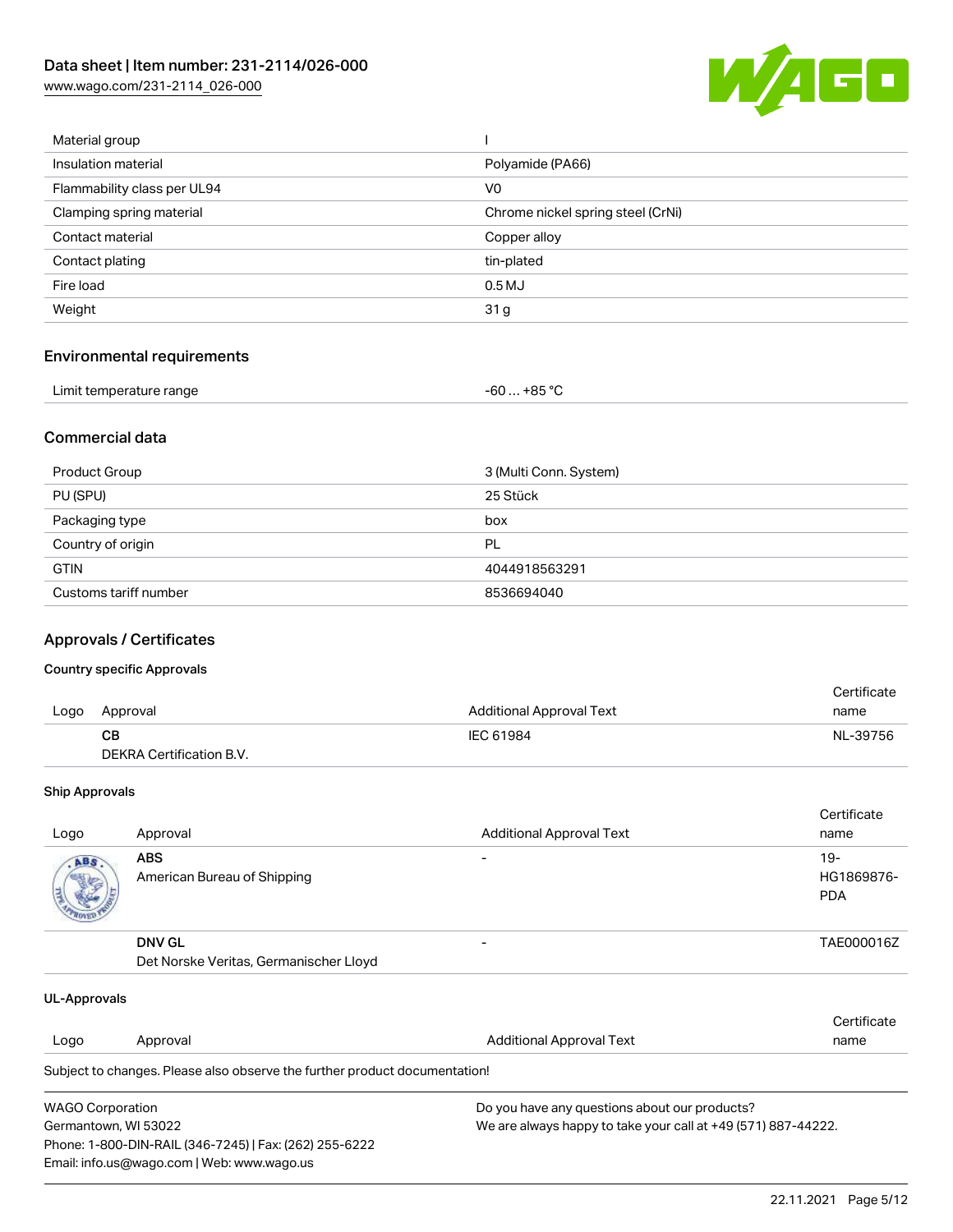

| Counterpart |                                             |                |        |
|-------------|---------------------------------------------|----------------|--------|
| РV          | <b>UL</b><br>Underwriters Laboratories Inc. | <b>UL 1977</b> | E45171 |
| EV.         | UL<br>Underwriters Laboratories Inc.        | <b>UL 1059</b> | E45172 |



Item no.231-614 ntermit.251.014<br>Male connector; 14-pole; Pin spacing 5 mm; gray [www.wago.com/231-614](https://www.wago.com/231-614) Item no.231-144/001-000 Male header; 14-pole; THT; 1.0 x 1.0 mm solder pin; straight; pin spacing 5 mm; gray [www.wago.com/231-144/001-000](https://www.wago.com/231-144/001-000)



Tools

# Item no.231-444/001-000

Male header; 14-pole; THT; 1.0 x 1.0 mm solder pin; angled; pin spacing 5 mm; gray [www.wago.com/231-444/001-000](https://www.wago.com/231-444/001-000)

### Optional accessories

Subject to changes. Please also observe the further product documentation! Operating tool Item no.: 209-130 Operating tool; suitable for 264, 280 and 281 Series; 1-way; of insulating material; white [www.wago.com/209-130](http://www.wago.com/209-130) Item no.: 210-657 Operating tool; Blade: 3.5 x 0.5 mm; with a partially insulated shaft; short; multicoloured [www.wago.com/210-657](http://www.wago.com/210-657) Item no.: 210-720 Operating tool; Blade: 3.5 x 0.5 mm; with a partially insulated shaft; multicoloured [www.wago.com/210-720](http://www.wago.com/210-720) Item no.: 280-432 Operating tool; made of insulating material; 2-way; white [www.wago.com/280-432](http://www.wago.com/280-432)<br>Completed by the www.wago.com/280-432 Item no.: 280-434 ntem no... 200 404<br>Operating tool; made of insulating material; 4-way [www.wago.com/280-434](http://www.wago.com/280-434) Item no.: 280-437 Operating tool; made of insulating material; 7-way [www.wago.com/280-437](http://www.wago.com/280-437) Item no.: 280-440 ntem no... 200 440<br>Operating tool; made of insulating material; 10-way [www.wago.com/280-440](http://www.wago.com/280-440)

WAGO Corporation Germantown, WI 53022 Phone: 1-800-DIN-RAIL (346-7245) | Fax: (262) 255-6222 Email: info.us@wago.com | Web: www.wago.us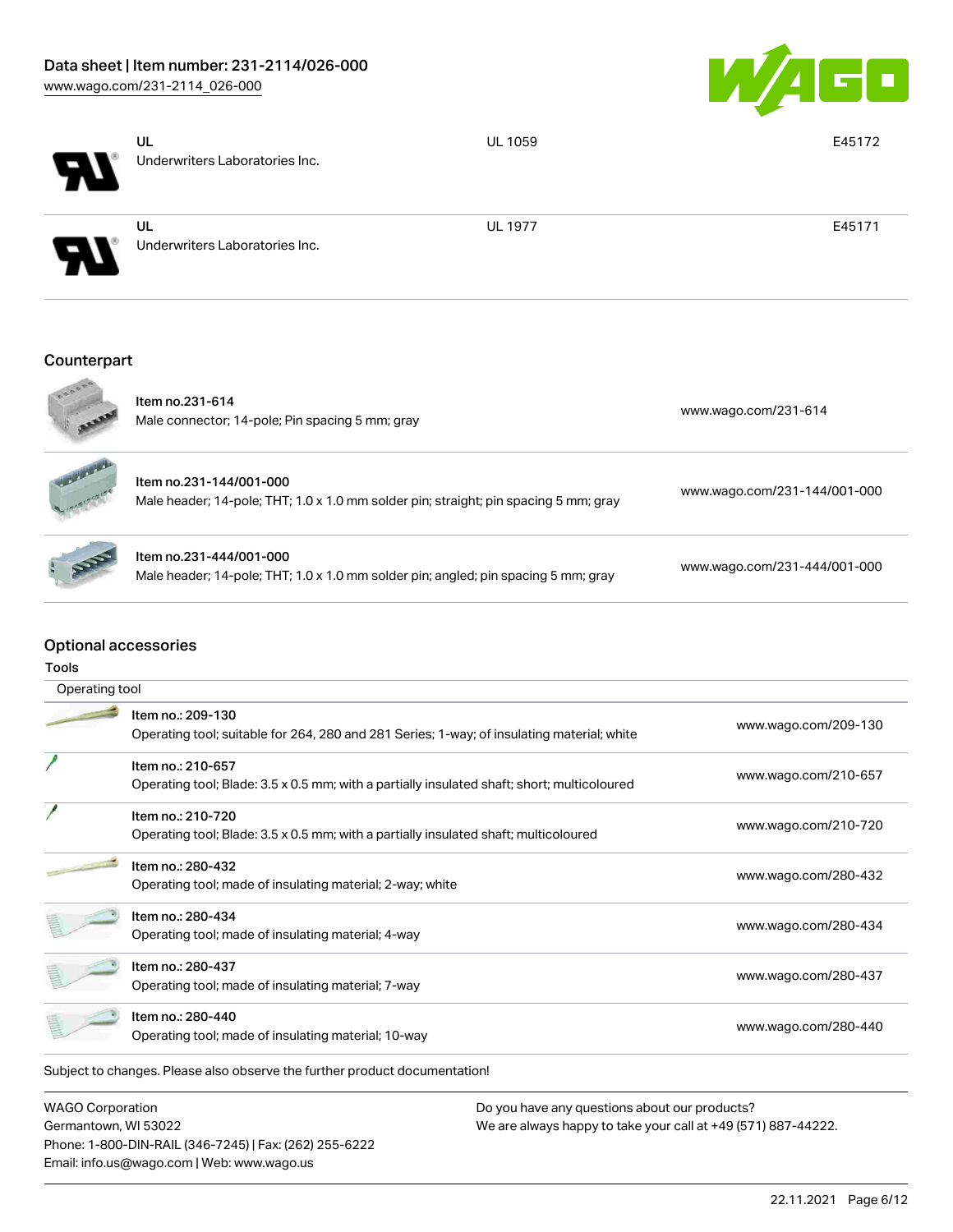[www.wago.com/231-2114\\_026-000](http://www.wago.com/231-2114_026-000)



| Item no.: 280-436<br>Operating tool; made of insulating material; 6-way<br>Item no.: 280-438<br>Operating tool; made of insulating material; 8-way<br>Item no.: 280-433<br>Operating tool; made of insulating material; 3-way<br>Testing accessories<br>Testing accessories<br>Item no.: 231-661<br>Strain relief<br>Strain relief plate<br>Item no.: 734-430<br>Strain relief plate; gray<br>Insulations stops |                                                                                                                                                                   |                                  |
|-----------------------------------------------------------------------------------------------------------------------------------------------------------------------------------------------------------------------------------------------------------------------------------------------------------------------------------------------------------------------------------------------------------------|-------------------------------------------------------------------------------------------------------------------------------------------------------------------|----------------------------------|
|                                                                                                                                                                                                                                                                                                                                                                                                                 |                                                                                                                                                                   | www.wago.com/280-436             |
|                                                                                                                                                                                                                                                                                                                                                                                                                 |                                                                                                                                                                   | www.wago.com/280-438             |
|                                                                                                                                                                                                                                                                                                                                                                                                                 |                                                                                                                                                                   | www.wago.com/280-433             |
|                                                                                                                                                                                                                                                                                                                                                                                                                 |                                                                                                                                                                   |                                  |
|                                                                                                                                                                                                                                                                                                                                                                                                                 |                                                                                                                                                                   |                                  |
|                                                                                                                                                                                                                                                                                                                                                                                                                 | Test plugs for female connectors; for 5 mm and 5.08 mm pin spacing; 2,50 mm <sup>2</sup> ; light gray                                                             | www.wago.com/231-661             |
|                                                                                                                                                                                                                                                                                                                                                                                                                 |                                                                                                                                                                   |                                  |
|                                                                                                                                                                                                                                                                                                                                                                                                                 |                                                                                                                                                                   |                                  |
|                                                                                                                                                                                                                                                                                                                                                                                                                 |                                                                                                                                                                   | www.wago.com/734-430             |
|                                                                                                                                                                                                                                                                                                                                                                                                                 |                                                                                                                                                                   |                                  |
| Insulation stop                                                                                                                                                                                                                                                                                                                                                                                                 |                                                                                                                                                                   |                                  |
| Item no.: 231-672<br>Insulation stop; 0.75 - 1 mm <sup>2</sup> ; dark gray                                                                                                                                                                                                                                                                                                                                      |                                                                                                                                                                   | www.wago.com/231-672             |
| Item no.: 231-670<br>Insulation stop; 0.08-0.2 mm <sup>2</sup> / 0.2 mm <sup>2</sup> "s"; white                                                                                                                                                                                                                                                                                                                 |                                                                                                                                                                   | www.wago.com/231-670             |
| Item no.: 231-671<br>Insulation stop; 0.25 - 0.5 mm <sup>2</sup> ; light gray                                                                                                                                                                                                                                                                                                                                   |                                                                                                                                                                   | www.wago.com/231-671             |
| Marking accessories                                                                                                                                                                                                                                                                                                                                                                                             |                                                                                                                                                                   |                                  |
| Marking strip                                                                                                                                                                                                                                                                                                                                                                                                   |                                                                                                                                                                   |                                  |
| Item no.: 210-331/500-103                                                                                                                                                                                                                                                                                                                                                                                       | Marking strips; as a DIN A4 sheet; MARKED; 1-12 (300x); Height of marker strip: 2.3 mm/0.091 in; Strip<br>length 182 mm; Horizontal marking; Self-adhesive; white | www.wago.com/210-331<br>/500-103 |
| Item no.: 210-331/500-104<br>Marking strips; as a DIN A4 sheet; MARKED; 13-24 (300x); Height of marker strip: 2.3 mm/0.091 in; Strip<br>length 182 mm; Horizontal marking; Self-adhesive; white                                                                                                                                                                                                                 |                                                                                                                                                                   | www.wago.com/210-331             |

Subject to changes. Please also observe the further product documentation!

WAGO Corporation Germantown, WI 53022 Phone: 1-800-DIN-RAIL (346-7245) | Fax: (262) 255-6222 Email: info.us@wago.com | Web: www.wago.us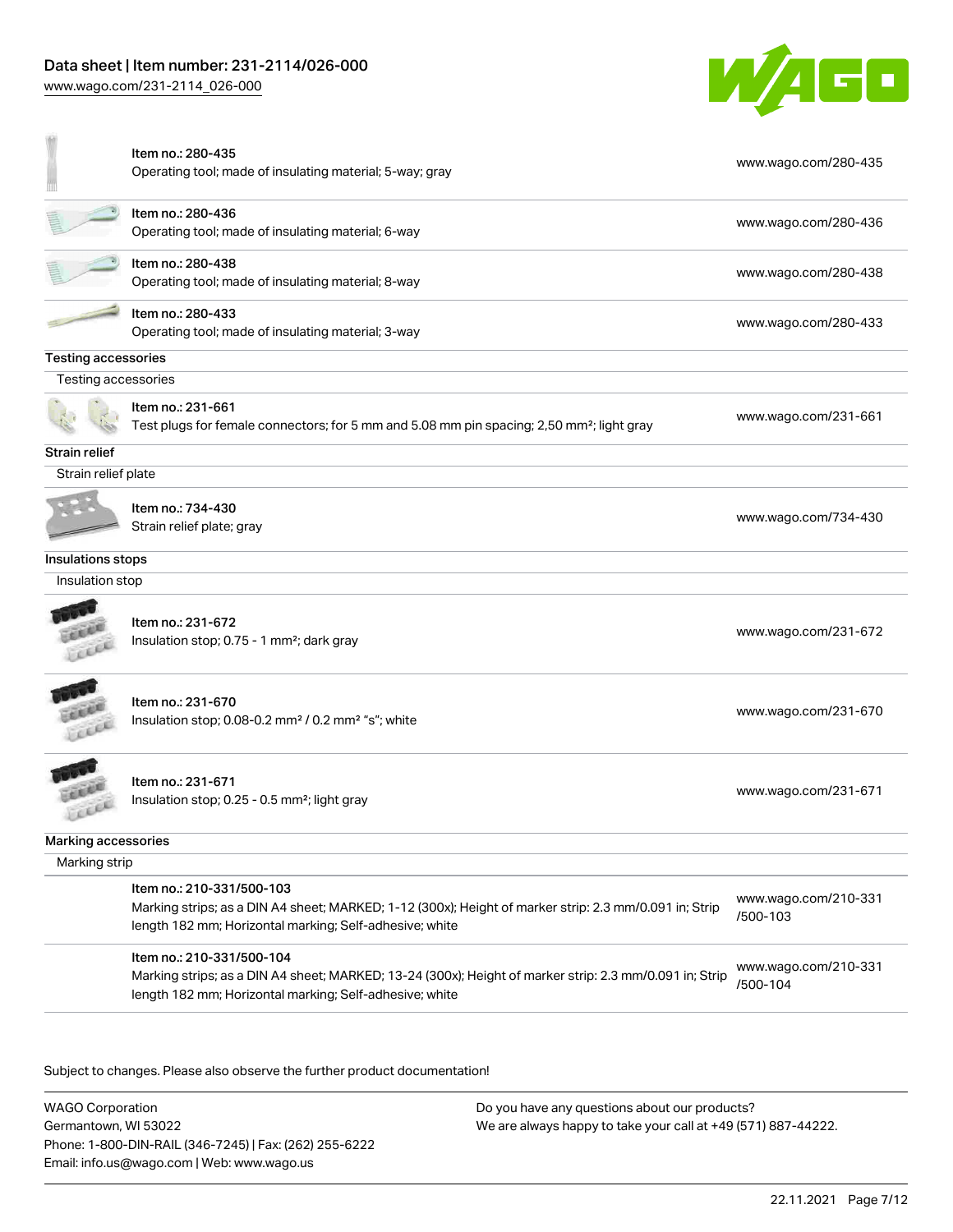

|                         | Item no.: 210-332/500-202<br>Marking strips; as a DIN A4 sheet; MARKED; 1-16 (160x); Height of marker strip: 3 mm; Strip length 182<br>mm; Horizontal marking; Self-adhesive; white  | www.wago.com/210-332<br>/500-202 |
|-------------------------|--------------------------------------------------------------------------------------------------------------------------------------------------------------------------------------|----------------------------------|
|                         | Item no.: 210-332/500-206<br>Marking strips; as a DIN A4 sheet; MARKED; 33-48 (160x); Height of marker strip: 3 mm; Strip length<br>182 mm; Horizontal marking; Self-adhesive; white | www.wago.com/210-332<br>/500-206 |
|                         | Item no.: 210-332/500-205<br>Marking strips; as a DIN A4 sheet; MARKED; 1-32 (80x); Height of marker strip: 3 mm; Strip length 182<br>mm; Horizontal marking; Self-adhesive; white   | www.wago.com/210-332<br>/500-205 |
|                         | Item no.: 210-332/500-204<br>Marking strips; as a DIN A4 sheet; MARKED; 17-32 (160x); Height of marker strip: 3 mm; Strip length<br>182 mm; Horizontal marking; Self-adhesive; white | www.wago.com/210-332<br>/500-204 |
| Ferrules                |                                                                                                                                                                                      |                                  |
| Ferrule                 |                                                                                                                                                                                      |                                  |
|                         | Item no.: 216-101<br>Ferrule; Sleeve for 0.5 mm <sup>2</sup> / AWG 22; uninsulated; electro-tin plated; silver-colored                                                               | www.wago.com/216-101             |
|                         | Item no.: 216-104<br>Ferrule; Sleeve for 1.5 mm <sup>2</sup> / AWG 16; uninsulated; electro-tin plated; silver-colored                                                               | www.wago.com/216-104             |
|                         | Item no.: 216-106<br>Ferrule; Sleeve for 2.5 mm <sup>2</sup> / AWG 14; uninsulated; electro-tin plated; silver-colored                                                               | www.wago.com/216-106             |
|                         | Item no.: 216-102<br>Ferrule; Sleeve for 0.75 mm <sup>2</sup> / AWG 20; uninsulated; electro-tin plated; silver-colored                                                              | www.wago.com/216-102             |
|                         | Item no.: 216-103<br>Ferrule; Sleeve for 1 mm <sup>2</sup> / AWG 18; uninsulated; electro-tin plated                                                                                 | www.wago.com/216-103             |
|                         | Item no.: 216-123<br>Ferrule; Sleeve for 1 mm <sup>2</sup> / AWG 18; uninsulated; electro-tin plated; silver-colored                                                                 | www.wago.com/216-123             |
|                         | Item no.: 216-122<br>Ferrule; Sleeve for 0.75 mm <sup>2</sup> / AWG 20; uninsulated; electro-tin plated; silver-colored                                                              | www.wago.com/216-122             |
|                         | Item no.: 216-124<br>Ferrule; Sleeve for 1.5 mm <sup>2</sup> / AWG 16; uninsulated; electro-tin plated                                                                               | www.wago.com/216-124             |
|                         | Item no.: 216-142<br>Ferrule; Sleeve for 0.75 mm <sup>2</sup> / 18 AWG; uninsulated; electro-tin plated; electrolytic copper; gastight<br>crimped; acc. to DIN 46228, Part 1/08.92   | www.wago.com/216-142             |
|                         | Item no.: 216-132<br>Ferrule; Sleeve for 0.34 mm <sup>2</sup> / AWG 24; uninsulated; electro-tin plated                                                                              | www.wago.com/216-132             |
|                         | Item no.: 216-121<br>Ferrule; Sleeve for 0.5 mm <sup>2</sup> / AWG 22; uninsulated; electro-tin plated; silver-colored                                                               | www.wago.com/216-121             |
|                         | Item no.: 216-143<br>Ferrule; Sleeve for 1 mm <sup>2</sup> / AWG 18; uninsulated; electro-tin plated; electrolytic copper; gastight                                                  | www.wago.com/216-143             |
|                         | Subject to changes. Please also observe the further product documentation!                                                                                                           |                                  |
| <b>WAGO Corporation</b> | Do you have any questions about our products?                                                                                                                                        |                                  |

We are always happy to take your call at +49 (571) 887-44222.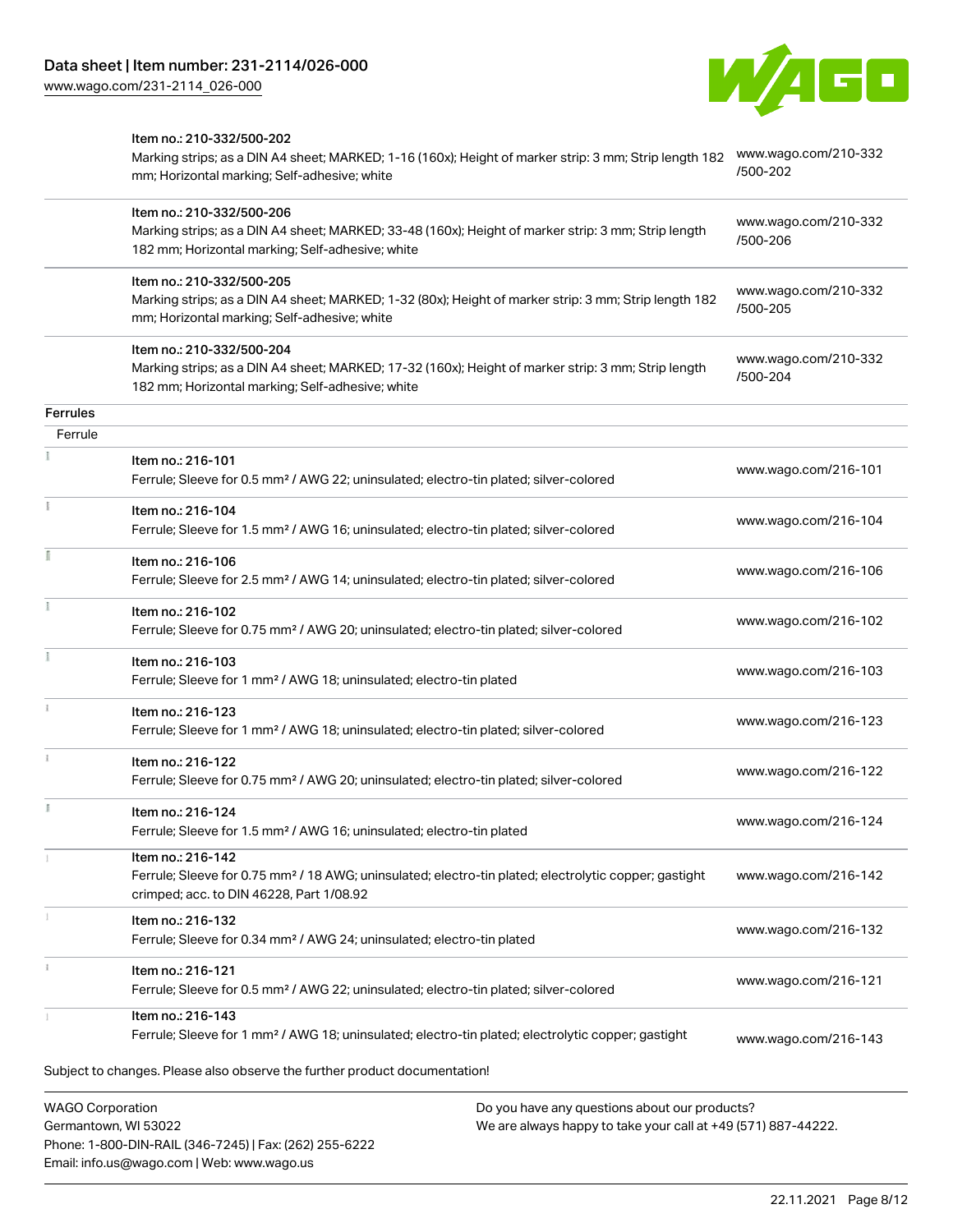## Data sheet | Item number: 231-2114/026-000

[www.wago.com/231-2114\\_026-000](http://www.wago.com/231-2114_026-000)

Email: info.us@wago.com | Web: www.wago.us



crimped; acc. to DIN 46228, Part 1/08.92

|   | Item no.: 216-131<br>Ferrule; Sleeve for 0.25 mm <sup>2</sup> / AWG 24; uninsulated; electro-tin plated; silver-colored                                                                                 | www.wago.com/216-131                                          |
|---|---------------------------------------------------------------------------------------------------------------------------------------------------------------------------------------------------------|---------------------------------------------------------------|
|   | Item no.: 216-141<br>Ferrule; Sleeve for 0.5 mm <sup>2</sup> / 20 AWG; uninsulated; electro-tin plated; electrolytic copper; gastight<br>crimped; acc. to DIN 46228, Part 1/08.92                       | www.wago.com/216-141                                          |
|   | Item no.: 216-152<br>Ferrule; Sleeve for 0.34 mm <sup>2</sup> / AWG 24; uninsulated; electro-tin plated                                                                                                 | www.wago.com/216-152                                          |
|   | Item no.: 216-203<br>Ferrule; Sleeve for 1 mm <sup>2</sup> / AWG 18; insulated; electro-tin plated; red                                                                                                 | www.wago.com/216-203                                          |
|   | Item no.: 216-202<br>Ferrule; Sleeve for 0.75 mm <sup>2</sup> / 18 AWG; insulated; electro-tin plated; gray                                                                                             | www.wago.com/216-202                                          |
|   | Item no.: 216-151<br>Ferrule; Sleeve for 0.25 mm <sup>2</sup> / AWG 24; uninsulated; electro-tin plated                                                                                                 | www.wago.com/216-151                                          |
|   | Item no.: 216-204<br>Ferrule; Sleeve for 1.5 mm <sup>2</sup> / AWG 16; insulated; electro-tin plated; black                                                                                             | www.wago.com/216-204                                          |
|   | Item no.: 216-144<br>Ferrule; Sleeve for 1.5 mm <sup>2</sup> / AWG 16; uninsulated; electro-tin plated; electrolytic copper; gastight<br>crimped; acc. to DIN 46228, Part 1/08.92; silver-colored       | www.wago.com/216-144                                          |
|   | Item no.: 216-201<br>Ferrule; Sleeve for 0.5 mm <sup>2</sup> / 20 AWG; insulated; electro-tin plated; white                                                                                             | www.wago.com/216-201                                          |
|   | Item no.: 216-223<br>Ferrule; Sleeve for 1 mm <sup>2</sup> / AWG 18; insulated; electro-tin plated; red                                                                                                 | www.wago.com/216-223                                          |
|   | Item no.: 216-241<br>Ferrule; Sleeve for 0.5 mm <sup>2</sup> / 20 AWG; insulated; electro-tin plated; electrolytic copper; gastight<br>crimped; acc. to DIN 46228, Part 4/09.90; white                  | www.wago.com/216-241                                          |
|   | Item no.: 216-242<br>Ferrule; Sleeve for 0.75 mm <sup>2</sup> / 18 AWG; insulated; electro-tin plated; electrolytic copper; gastight<br>crimped; acc. to DIN 46228, Part 4/09.90; gray                  | www.wago.com/216-242                                          |
|   | Item no.: 216-222<br>Ferrule; Sleeve for 0.75 mm <sup>2</sup> / 18 AWG; insulated; electro-tin plated; gray                                                                                             | www.wago.com/216-222                                          |
| ÷ | Item no.: 216-221<br>Ferrule; Sleeve for 0.5 mm <sup>2</sup> / 20 AWG; insulated; electro-tin plated; white                                                                                             | www.wago.com/216-221                                          |
| ٨ | Item no.: 216-224<br>Ferrule; Sleeve for 1.5 mm <sup>2</sup> / AWG 16; insulated; electro-tin plated; black                                                                                             | www.wago.com/216-224                                          |
|   | Item no.: 216-243<br>Ferrule; Sleeve for 1 mm <sup>2</sup> / AWG 18; insulated; electro-tin plated; electrolytic copper; gastight crimped; www.wago.com/216-243<br>acc. to DIN 46228, Part 4/09.90; red |                                                               |
|   | Item no.: 216-244<br>Ferrule; Sleeve for 1.5 mm <sup>2</sup> / AWG 16; insulated; electro-tin plated; electrolytic copper; gastight<br>crimped; acc. to DIN 46228, Part 4/09.90; black                  | www.wago.com/216-244                                          |
|   | Subject to changes. Please also observe the further product documentation!                                                                                                                              |                                                               |
|   | <b>WAGO Corporation</b><br>Do you have any questions about our products?<br>Germantown, WI 53022<br>Phone: 1-800-DIN-RAIL (346-7245)   Fax: (262) 255-6222                                              | We are always happy to take your call at +49 (571) 887-44222. |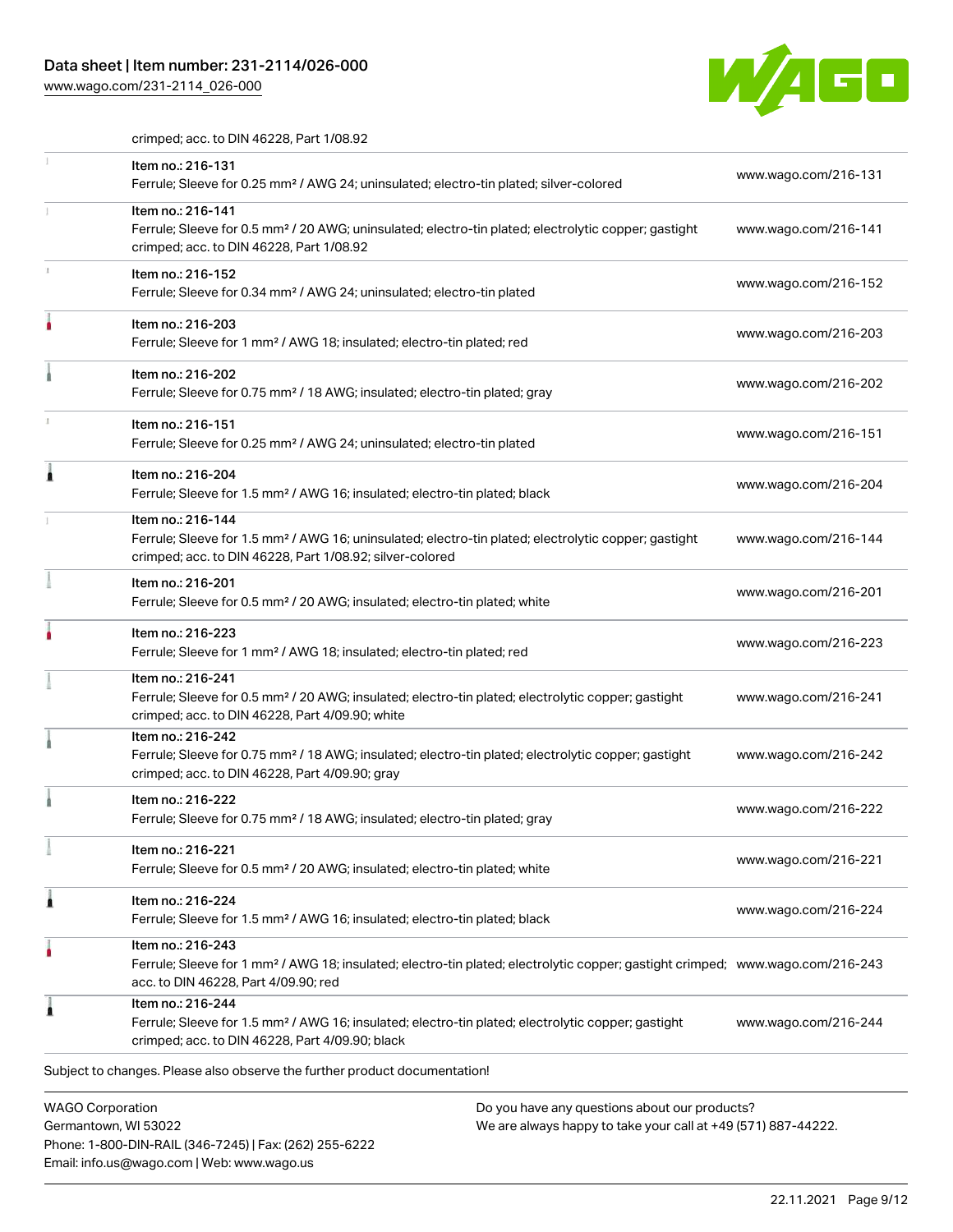[www.wago.com/231-2114\\_026-000](http://www.wago.com/231-2114_026-000)



| Item no.: 216-263                                                                                                                          |                      |
|--------------------------------------------------------------------------------------------------------------------------------------------|----------------------|
| Ferrule; Sleeve for 1 mm <sup>2</sup> / AWG 18; insulated; electro-tin plated; electrolytic copper; gastight crimped; www.wago.com/216-263 |                      |
| acc. to DIN 46228, Part 4/09.90; red                                                                                                       |                      |
| Item no.: 216-264                                                                                                                          |                      |
| Ferrule; Sleeve for 1.5 mm <sup>2</sup> / AWG 16; insulated; electro-tin plated; electrolytic copper; gastight                             | www.wago.com/216-264 |
| crimped; acc. to DIN 46228, Part 4/09.90; black                                                                                            |                      |
| Item no.: 216-284                                                                                                                          |                      |
| Ferrule; Sleeve for 1.5 mm <sup>2</sup> / AWG 16; insulated; electro-tin plated; electrolytic copper; gastight                             | www.wago.com/216-284 |
| crimped; acc. to DIN 46228, Part 4/09.90; black                                                                                            |                      |
| Item no.: 216-262                                                                                                                          |                      |
| Ferrule; Sleeve for 0.75 mm <sup>2</sup> / 18 AWG; insulated; electro-tin plated; electrolytic copper; gastight                            | www.wago.com/216-262 |
| crimped; acc. to DIN 46228, Part 4/09.90; gray                                                                                             |                      |
| Item no.: 216-301                                                                                                                          |                      |
| Ferrule; Sleeve for 0.25 mm <sup>2</sup> / AWG 24; insulated; electro-tin plated; yellow                                                   | www.wago.com/216-301 |
| Item no.: 216-321                                                                                                                          |                      |
| Ferrule; Sleeve for 0.25 mm <sup>2</sup> / AWG 24; insulated; electro-tin plated; yellow                                                   | www.wago.com/216-321 |
| Item no.: 216-322                                                                                                                          |                      |
| Ferrule; Sleeve for 0.34 mm <sup>2</sup> / 22 AWG; insulated; electro-tin plated; green                                                    | www.wago.com/216-322 |
| Item no.: 216-302                                                                                                                          |                      |
| Ferrule; Sleeve for 0.34 mm <sup>2</sup> / 22 AWG; insulated; electro-tin plated; light turquoise                                          | www.wago.com/216-302 |
|                                                                                                                                            |                      |

### Downloads

Documentation

#### Additional Information

| Technical explanations             | 2019 Apr 3 | pdf<br>2.0 MB | Download |
|------------------------------------|------------|---------------|----------|
|                                    |            |               |          |
| <b>CAD files</b>                   |            |               |          |
| CAD data                           |            |               |          |
| 2D/3D Models 231-2114/026-000      |            | <b>URL</b>    | Download |
| <b>CAE</b> data                    |            |               |          |
| EPLAN Data Portal 231-2114/026-000 |            | <b>URL</b>    | Download |
| EPLAN Data Portal 231-2114/026-000 |            | <b>URL</b>    | Download |
| ZUKEN Portal 231-2114/026-000      |            | URL           | Download |

Subject to changes. Please also observe the further product documentation!

WAGO Corporation Germantown, WI 53022 Phone: 1-800-DIN-RAIL (346-7245) | Fax: (262) 255-6222 Email: info.us@wago.com | Web: www.wago.us Do you have any questions about our products? We are always happy to take your call at +49 (571) 887-44222.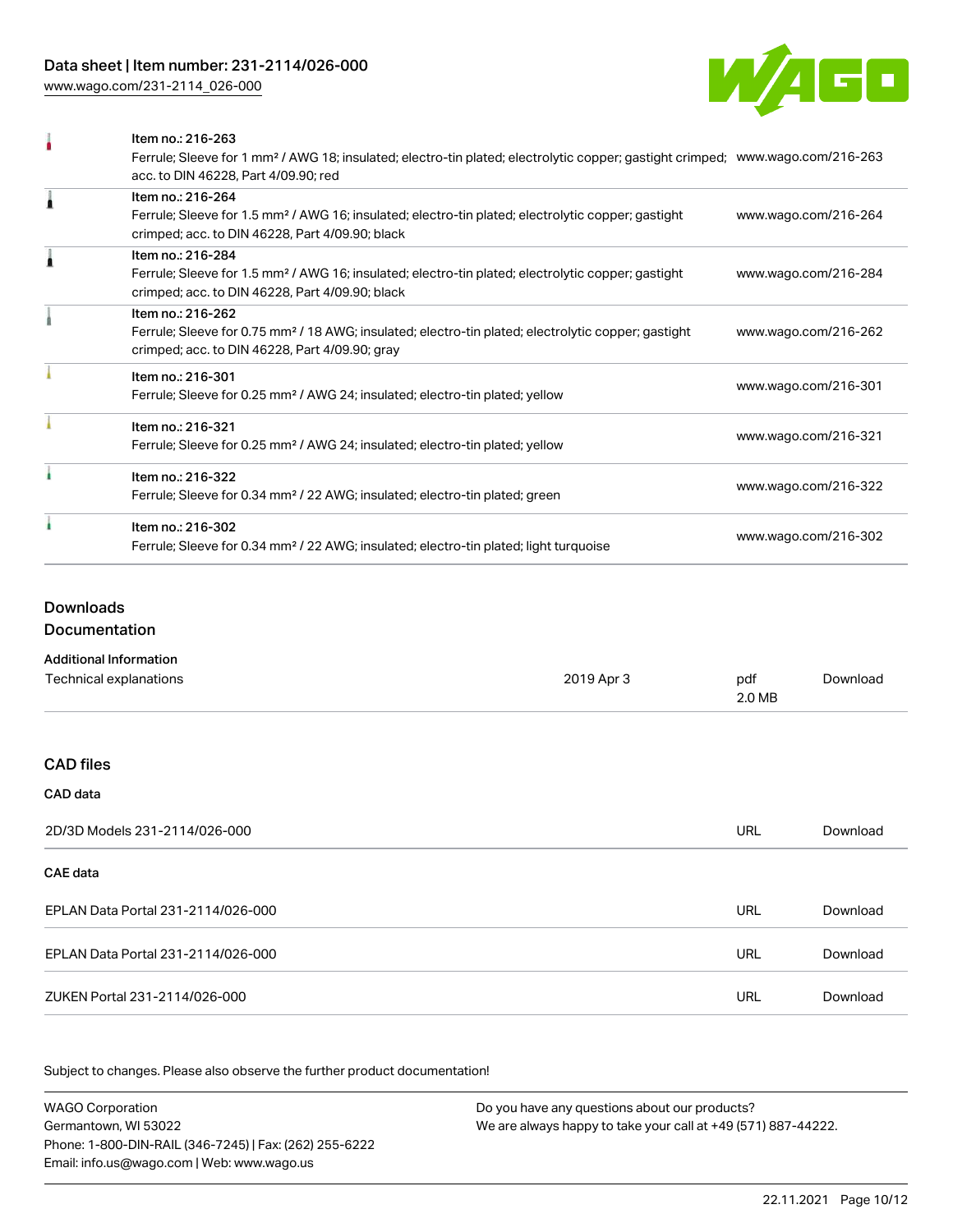

## Environmental Product Compliance

#### Compliance Search

| Environmental Product Compliance 231-2114/026-000                                                       | URL | Download |
|---------------------------------------------------------------------------------------------------------|-----|----------|
| 2-conductor female connector; Push-in CAGE CLAMP <sup>®</sup> ; 2.5 mm <sup>2</sup> ; Pin spacing 5 mm; |     |          |
| 14-pole; with integrated end plate; 2,50 mm <sup>2</sup> ; gray                                         |     |          |

#### Installation Notes

#### Conductor termination



Operating Push-in CAGE CLAMP® is easy, fast and identical to that of CAGE CLAMP®. The screwdriver is fully inserted into the operating slot, holding Push-in CAGE CLAMP® open. After the conductor has been inserted into the clamping unit and the screwdriver been withdrawn, the conductor is clamped safely. Solid and fine-stranded conductors < 0.5 mm² (20 AWG) are terminated and removed using a screwdriver.

Conductor termination

Subject to changes. Please also observe the further product documentation!

WAGO Corporation Germantown, WI 53022 Phone: 1-800-DIN-RAIL (346-7245) | Fax: (262) 255-6222 Email: info.us@wago.com | Web: www.wago.us